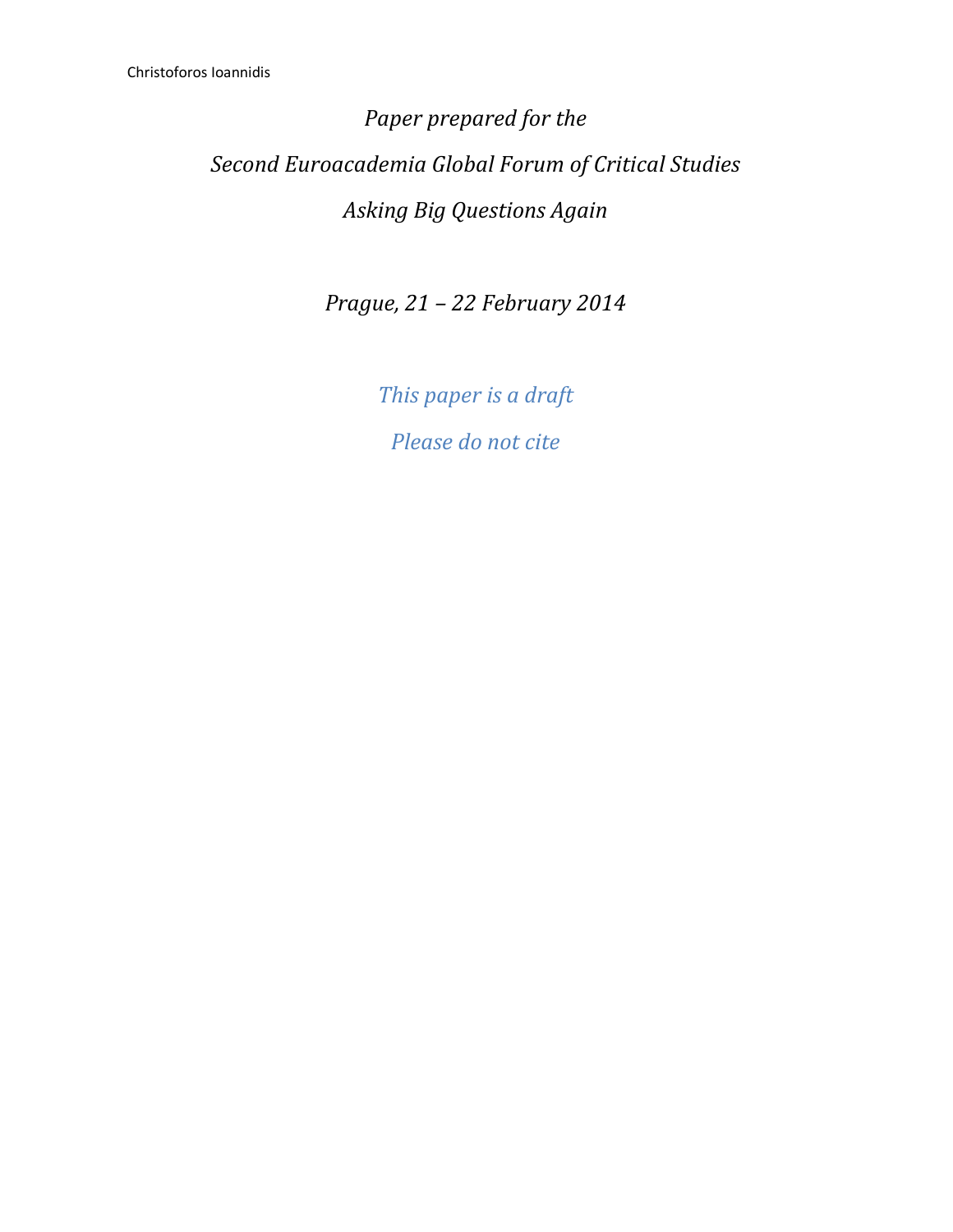# Social Causes and the Pursuit of Social Beliefs: Is there a Neutral Start? Mr. Christoforos Ioannidis PhD candidate at King's College London

## Abstract

How do we form beliefs? This is obviously an epistemological, thus philosophical, question. This paper explores the formation of social beliefs in particular, and the social causes that bring them about. I argue that in the modern world, one main social cause, namely the media, presents information and evidence, or ''evidence'', in such a way, so that given certain assumptions of human psychology (which I will prove with certain experiments done in the field of psychology), people using media make people have certain social beliefs that would be unjustified if the belief formation process had been performed in a more neutral and personal environment. I finally suggest that art could be a way with which people can communicate in a safer environment so that individuals can allow themselves to reason better about their beliefs, and reach justified (and hopefully true) beliefs. I use Aronson's model of the analogy of pyramid to explain the belief formation process in modern societies. This model shows how it is often the case that the factor that may determine whether an individual becomes more and more confident about a belief he starts to form may even depend on luck, and how it is that while going down at the same side of the pyramid, the conviction of the individual becomes stronger and stronger. I will use extreme examples, like how individuals came to strongly believe that the end of the world would come about on the 21<sup>st</sup> October 2011 after listening to Harold Camping on the radio. I will explain why art could help individuals form social beliefs in a safer environment and open the floor for discussion. My project has been inspired by the event ''Truths, beliefs, convictions'' which took place at King's College London, by Dr Kris de Meyer.

Keywords: social beliefs, media, self-justification, art

## 1. Belief formation: General Background

### 1.1. Basic philosophical approaches

How do we form beliefs? To the extent that this question is linked to knowledge, or the intention of humans to try to reach knowledge with their beliefs, this is an epistemological, thus philosophical question, as it is translated to how we link belief with knowledge. Empiricists like David Hume maintain that we form beliefs by experience, whereas on the other hand rationalists like Kant hold that we form beliefs based on reason. As it is often the case between two opposite views, some try to stand in between and link the two. In a more contemporary context, Anil Gupta argues for a logical relationship of experience to knowledge with interdependencies: both our experiences and reason interact dynamically and they influence each other. A common possible outcome is stabilization and convergence. In stabilization, given a coherent view A*,* there is always a succession B of experiences that only confirm and never undermine any fundamental tenet of the view<sup>1</sup>. In convergence, there are two different beliefs that are adjusted in the light of experiences<sup>ii</sup>. Gupta mentions the following example. Suppose that as I am turning the street, I find myself before a large, green wall. I can bring to bear two distinct beliefs: A) everything is normal and I am simply standing in front of a large, green wall, and B) I believe that things that look green to me are actually blue. Imagine that after experiencing the wall, I undergo a series of experiences with color charts in an optometrist's office. It is easy to imagine that, as a result of these experiences, there is convergence in the sequences of beliefs generated by A and B. The experiences can easily force me to revise B and to conclude that my eyes are normal after all, that they were not diseased, and that the wall I faced was in fact light green. Two ideally rational beings that suffer the experiences I suffered and that begin respectively with the views A and B will, after a time, have virtually identical views. Their views will differ slightly because of their different histories. One will believe, correctly, that it had taken the wall to be blue, while the other will have no such belief. However, letting aside such minor differences caused by the differences in their initial views, their later views will be identical. They will believe the same things about the wall and about the functioning of their eyes.

#### 1.2. What does this all mean?

Notably, what happens in stabilization and convergence, certain beliefs, in our example belief B, function as starting points which can later be revised. What causes that revision? In this example, Gupta does not neglect to mention that ''two rational beings'' will inevitably reach the same views. Rationality forces the subject to reflect on two opposing views and try to verify, in this example empirically, which one is true and which one is false. At this point, I have to add that obviously, beliefs are of course not always ontological statements, so they are not always either true or false. Beliefs are often deontological statements, which makes them unable to be either true or false, so a rational subject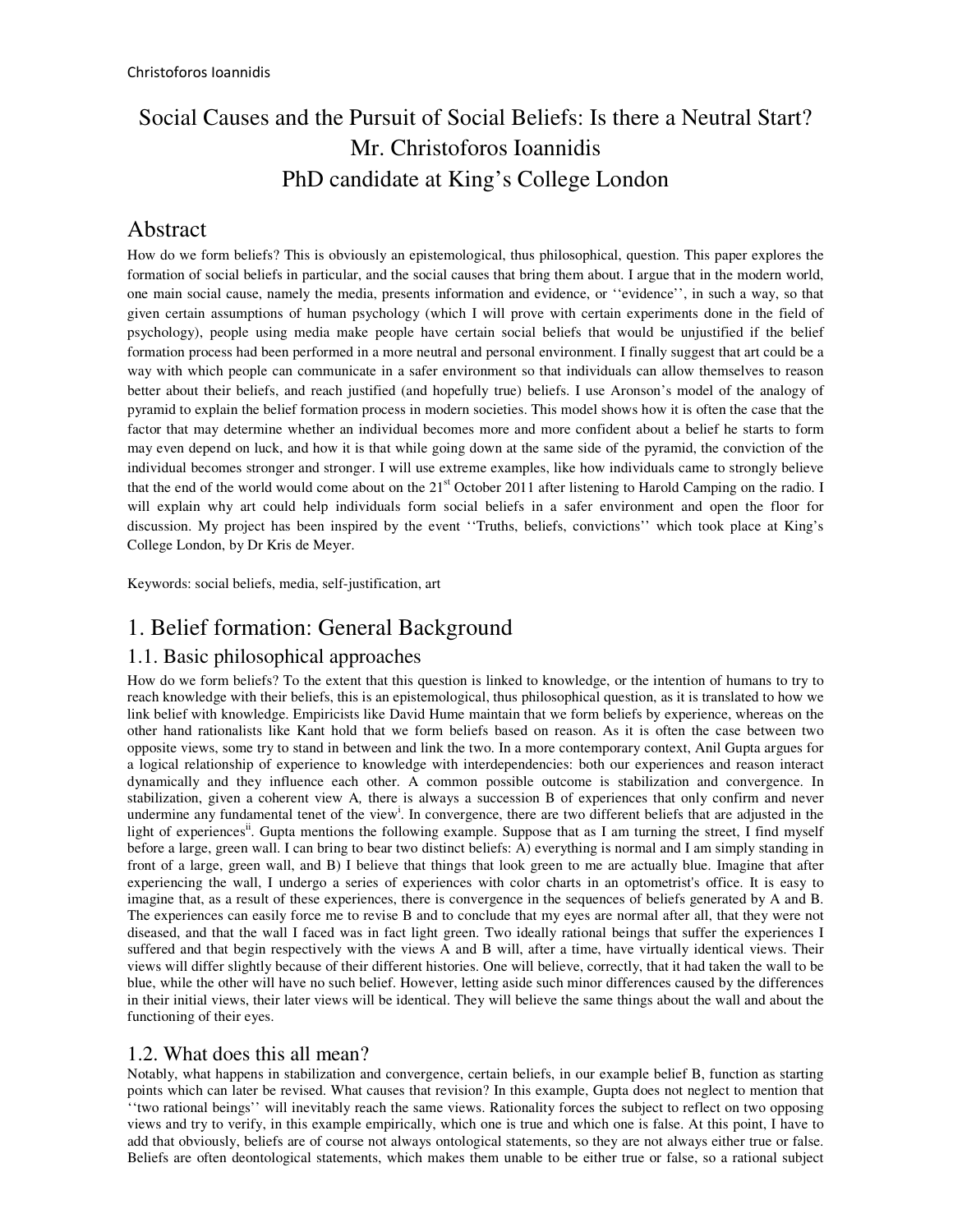#### Christoforos Ioannidis

cannot try to empirically verify either of the two sequences in order to reach stabilization and convergence. This is obviously true, but the critical relevant point here is not how the subject will try to check whether either of the two sequences is true. The relevant critical point is one step before this stage: the mental act with which the subject reflects on his/her thoughts and realizes that he/she needs to verify – somehow – whether either of the two starting beliefs are true. What is important is that the subject behaves rationally and that means that he/she does not accept either notion for granted, but tries to check if a belief is true, without having been influenced by any social causes, without any psychological obstacles accepting that he/she might be mistaken, and being psychologically fully ready to entirely accept that a belief he/she previously held might be mistaken, as he/she realizes that being human entails being fallible. In the case of beliefs based on perception, things look simple enough. Is it the same with social beliefs?

# 2. Formation of Social Beliefs

#### 2.1. Social Beliefs and Social Causes

In short: obviously not. In the modern world, one main social cause, namely the media, presents information and evidence, or ''evidence'', in such a way, so that people using the media come to have certain social beliefs that would be unjustified if the belief formation process had been performed in a more neutral and personal environment. In our example above, another subject intervenes suggesting that B is true and thus my perceptual system is false. There are many such subjects in the formation of social beliefs, the most efficient one being the media.

### 2.2. The media

The media influences the formation of social beliefs of people in almost all areas of life: religion, politics, relationships, etc. The problem is not when we realize that the media are creating opinions in our minds. The problem is when we do not, and that is often the case. Not only sometimes information presented is incorrect, but it is often not entirely complete and not objective or unbiased. For example, Julia T. Wood, referring to how we view men and women in particular, states that ''media insinuate their messages into our *consciousness* at every turn.''iii (The emphasis in Italics is mine). She holds that a primary way in which media distort reality is in under-representing women and she explains how both genders are presented but also how they are not presented, etc. She also shares some interesting facts about rape, distinguishing myths from fact, e.g. the media presents the myth that rapists are abnormal, whereas the fact is that ''rapists have not been shown to differ from non rapists in personality, psychology, adjustment, or involvement in interpersonal relationships''.

From these simple examples alone, it becomes apparent that the media do not allow people to form social beliefs in a neutral environment and that people, perhaps consciously, but mostly subconsciously, form their beliefs, or rather say ''have their beliefs formed'' by the media, and especially television, where the situation of the subject is more passive. The social belief that rapists are abnormal is a false belief because it does not respond to reality, but it is also a justified false belief. Since people have not been exposed to the fact that rapists are actually often not abnormal and do not differ in many respects from non rapists, people are justified in believing<sup>iv</sup> – even though they don't realize that they are believing it - that what the media presents is true, under the false assumption that media presents reality to the public.

#### 2.3. How far can we go?

What is the extent of this wrong belief formation process? How far could people go following the media? How extreme could false beliefs that they come to hold because of the media be? The answer is rather disappointing: quite extreme.

In the limited scope of this discussion, I will refer to one example alone: Harold Egbert Camping. He is an American Christian radio broadcaster, author and evangelist. He publicly announced that the world would end on the  $21<sup>st</sup>$ October 2011, when the physical rapture of the world would take place. Many people followed Harold and came to believe that the world would indeed end. Some left their jobs where they had been working for years. These were not people that were mentally unstable or in any way less intellectually able to assess their views in comparison to average people. They did not come to believe that the end of the world would come because of internal or external pressure that would deprive them their autonomy. However, they came to seriously believe that the world would end because they were convinced by Harold Camping after listening to his radio. How could that be possible?

#### 2.4. The Pyramid of Choice

With one word: self-justification. Carol Travis and Elliot Aronson provide an explanation with the metaphor of pyramid of choice<sup>v</sup>:

''Imagine two young men who are identical in terms of attitudes, abilities, and psychological health. They are reasonably honest and have the same middling attitude toward, say, cheating: They think it is not a good thing to do, but there are worse crimes in the world. Now they are both in the midst of taking an exam that will determine whether they will get into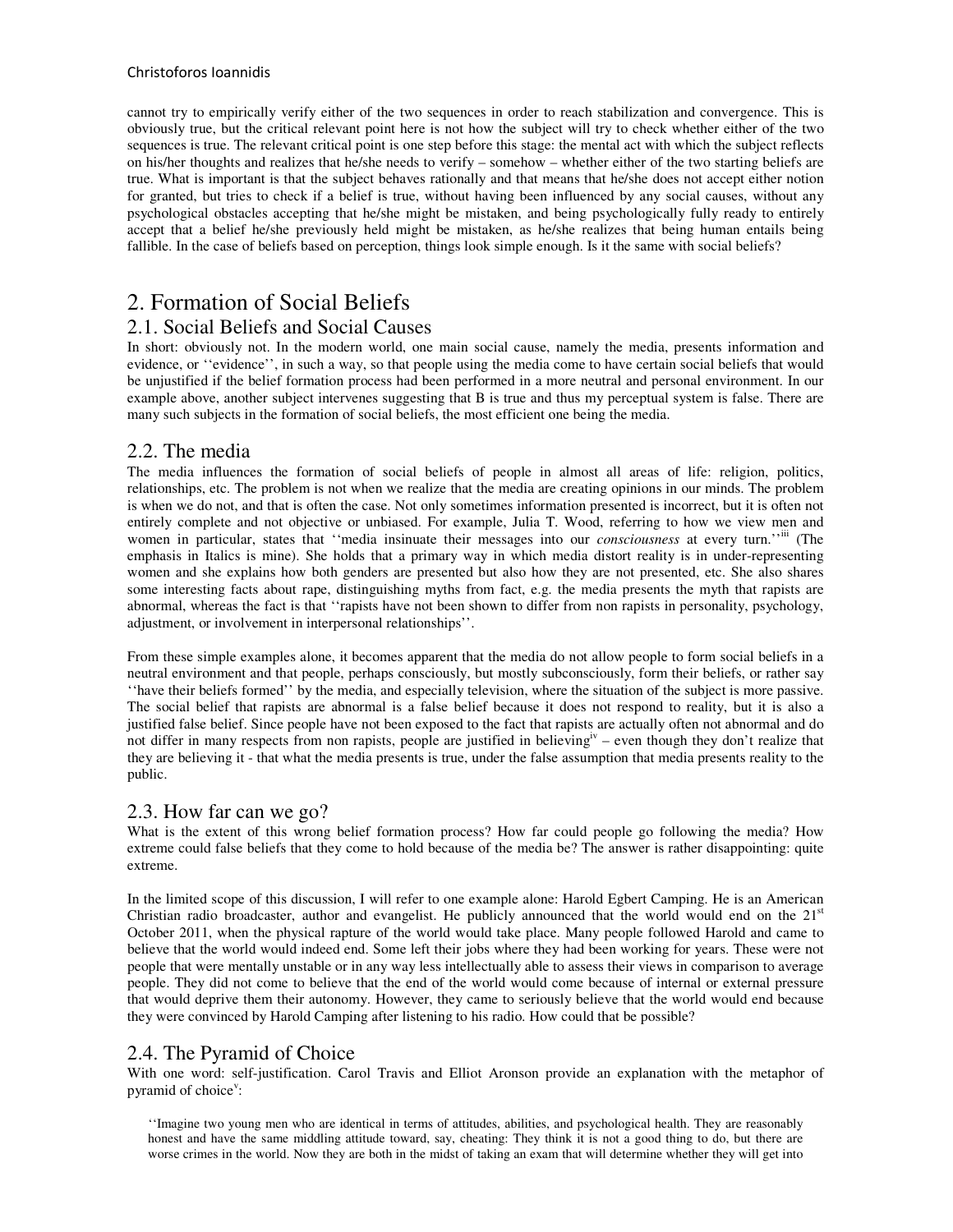graduate school. They each draw a blank on a crucial essay question. Failure looms...at which point each one gets an easy opportunity to cheat, by reading another student's answers. The two young men struggle with the temptation. After a long moment of anguish, one yields and the other resists. Their decisions are a hair's breadth apart; it could easily have gone the other way for each of them. Each gains something important, but at a cost: One gives up integrity for a good grade, the other gives up a good grade to preserve his integrity.

Now the question is: How do they feel about cheating a week later? Each student has had ample time to justify the course of action he took. The one who yielded to temptation will decide that cheating is not so great a crime. He will say to himself: 'Hey, everyone cheats. It's no big deal. And I really needed to do this for my future career.' But the one who resisted the temptation will decide that cheating is far more immoral than he originally thought: 'In fact, people who cheat are disgraceful. In fact, people who cheat should be permanently expelled from school. We have to make an example of them.'

By the time the students are through with their increasingly intense levels of self-justification, two things have happened: One, they are now very far apart from one another; and two, they have internalized their beliefs and are convinced that they have always felt that way. It is as if they had started off at the top of a pyramid, a millimeter apart; but by the time they have finished justifying their individual actions, they have slid to the bottom and now stand at opposite corners of its base. ...

Instead of cheating on an exam, for example, now substitute: deciding to begin a casual affair (or not), ... stay in a troubled marriage (or not), ... have children (or not), pursue a demanding career (or stay home with the kids). When the person at the top of the pyramid is uncertain, when there are benefits and costs of both choices, then he or she will feel a particular urgency to justify the choice made. But by the time the person is at the bottom of the pyramid, ambivalence will have morphed into certainty, and he or she will be miles away from anyone who took a different route.''

Therefore, for example, let us suppose that an average religious housewife, while doing housework, goes through many radio stations and out of pure luck, she starts listening to Harold Camping on the radio. If her first reaction is not to quickly change the station disregarding what she is listening to, then the more she listens to it, the harder it is for her to change station: if she changes station, she needs to justify to herself why she was listening to him for so long. Was she silly to listen to such nonsense? If an image of self-esteem excludes this choice, then she will continue to listen to this radio station using self-justification: she will keep finding excuses of why she is listening to the radio, for example, ''oh he is a nice guy who believes in God, let him say his thing'', and so on and so forth, until she has heard him for so long she decides to go to his church, "just to see this old man." Then she will see a kind man preaching. She will feel sympathy for him. She will listen to him more carefully and start accepting his arguments, etc. Every step down the pyramid reduces her chances of her ever walking up. The process is extremely simple: ''one step at a time''<sup>vi</sup>. "Congressman Tom DeLay, former leader of the House of the Republicans, had accepted a trip to the legendary St. Andrews golf course in Scotland with Jack Abramoff, the corrupt lobbyist-turned-informer in the congressional corruption scandal ensued.'' It makes one wonder ''why would someone risk his or her reputation and career for a lobbyist-bestowed freebie like a vacation at a deluxe resort?'' It would be very hard to accept this vacation if this was the first step. However, if the process starts from a different, small step, e.g. a small lunch with a lobbyist (because it is an efficient way to get information), then the ride along the slippery slope begins. Similarly, in our example with the housewife listening to Harold Camping's radio, if, when she had turned on the radio for the first time, she was asked whether she would believe that the end of the world would come, she would most probably reply negatively. However, it is very probable that she would reach this absurd belief after going through all the small steps of the process.

#### 2.5 Cognitive dissonance

In the Gupta's example, we saw the subject being reasonable in processing information and relying on evidence. However, this seems not to be the case in social beliefs.

''The engine that drives self-justification, the energy that produces the need to justify our actions and decisions – especially the wrong ones- is an unpleasant feeling that Festinger called 'cognitive dissonance'. Cognitive dissonance is a state of tension that occurs whenever a person holds two cognitions (ideas, attitudes, beliefs, opinions) that are psychologically inconsistent."<sup>vii</sup>

Although behavioural laws do apply to human beings, behaviorism, the theory that people's actions are governed by reward and punishment, was challenged by dissonance theory. The latter proved and explained why and how it is that if we voluntarily go through a difficult or a painful experience *in order* to attain some goal or object, then we are happier with that than if it came to us easily.<sup>viii</sup> Not only do human beings look for evidence to prove what they already believe, not only is absence of evidence taken as evidence for what they believe (Franklin Roosevelt had no evidence that Japanese Americans were planning to sabotage the war effort in WWII), but they also become more convinced about being right, even when reading information that goes against their view.<sup>ix</sup> In one experiment, researchers chose subjects who favoured or opposed capital punishment and asked them to read two scholarly and well documented articles on whether the death penalty deters violent crimes, with one article concluding that it did and the other that it didn't. The readers did not realize that the issue is more complex than they had previously believed and did not move closer to each other in their beliefs about capital punishment as deterrence, exactly because unlike Gupta's example, the readers were not processing information rationally. On the contrary, the readers distorted the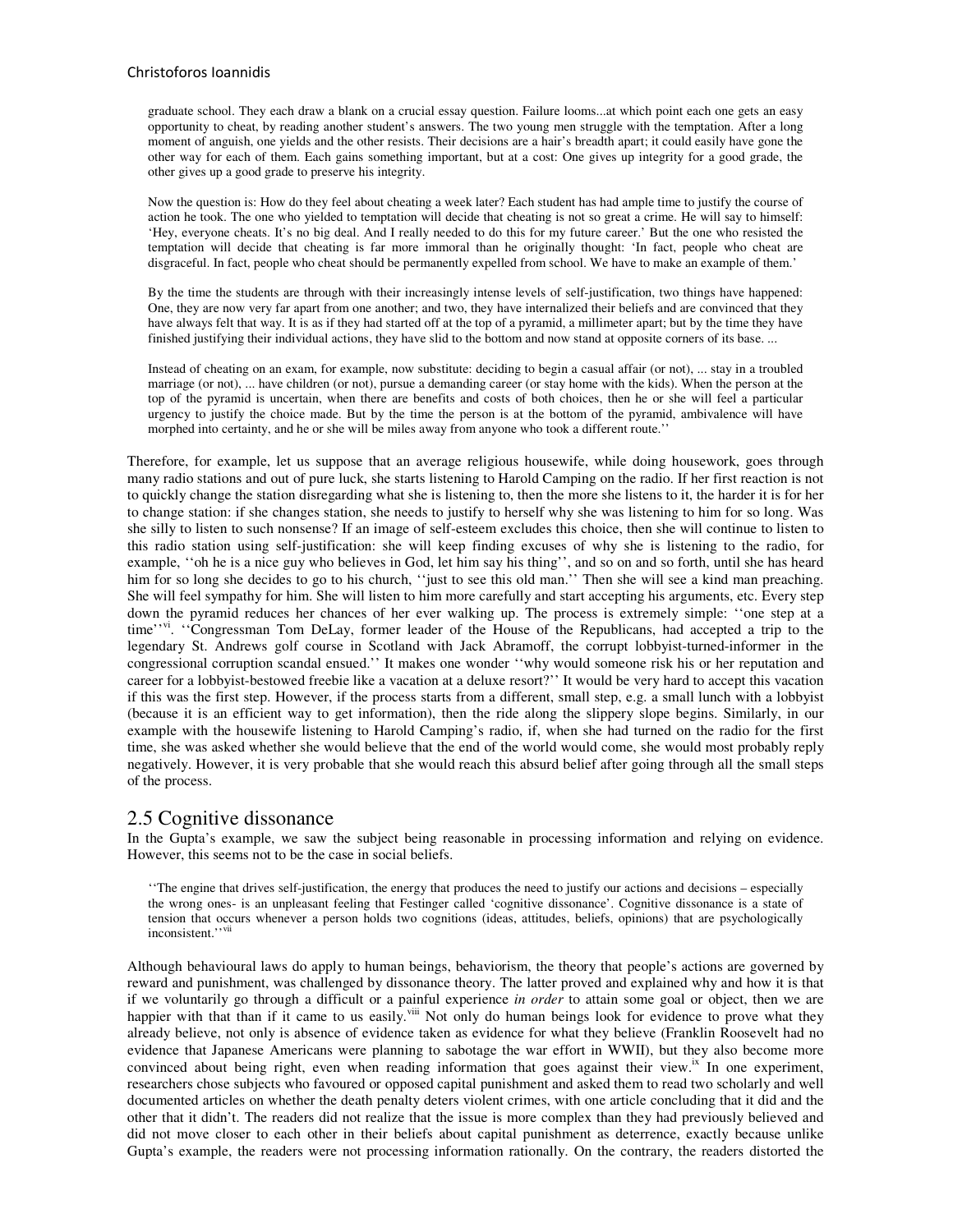#### Christoforos Ioannidis

articles and found reasons to credit the arguments of the confirming article and discredit the arguments of the disconfirming article. Dissonance theory explains two things: people are unreasonable in processing information and that there reasons why people continue to be biased after they have made important decisions. Neuroscientists have even shown that biases are built in the very way the brain processes information. Just to add on to the dim picture, even ethicists are subject to such biases. Bioethicists, the very people who write about, among other things, the dangers of conflicts of interests between physicians and drug companies, receive consulting fees, contracts and honoraria from pharmaceutical and biotechnology industries, making ''objectivity a myth'', according to Carl Elliot, who describes his colleagues' justifications.<sup>x</sup> To complete the picture, letting aside plentiful examples and experiments, it will suffice to say, for the purposes of this conversation, that even memory has a self-justification function.<sup>xi</sup>

### 3. Is Art a Salvation?

Are we doomed to self-justification? As one would expect, Tavris and Aronson maintain that by understanding why and how our minds work the way they do is the first step toward breaking the self justification habit, and they naturally suggest that we are mindful and critical<sup>xii</sup>. Though I can hardly imagine the possibility of this reasonable position to be doubted, it seems that it could also be complemented, since the same writers talk about blind spots such as pride and prejudice<sup>xiii</sup>. The mind is designed with optical and psychological blind spots. One of the cleverest tricks our minds play with us is that they confer on us the comforting delusion that we, personally, do not have any. Humans are convinced that they perceive objects and events clearly, ''as they really are'' and we assume that other reasonable people see things the same way we do. Social psychologist Lee Ross calls this phenomenon ''naive realism.'' Since Tavris and Aronson regard this conviction as ''inescapable'', it seems that we ought to find alternative means for neutral and unbiased social belief formation, in support, off course, to our efforts of more profoundly understanding how and why our mind works the way it does and being mindful and critical. I suggest art to be this very mean.

Tavris and Aronson make with an interesting observation which is very close to the suggestion of art as being suggested in this paper.

''When you enter the Museum of Tolerance in Los Angeles, you find yourself in a room of interactive exhibits designed to identify the people you can't tolerate.. The familiar targets are there (blacks, women, Jews, gays), but also short people, fat people, blond-female people, disabled people, ... You watch a video on the vast variety of prejudices, designed to convince you that everyone has at least a few, and then you are invited to enter the museum proper through one of two doors: one marked PREJUDICED, the other marked UNPREJUDICED. The latter door is locked, in case anyone misses the point, but occasionally some people do. When we were visiting the museum one afternoon, we were treated to the sight of four Hasidic Jews pounding angrily on the Unprejudiced door, demanding to be let in." xiv

Similarly, I see art having a similar capability. I suggest that art could be a way with which people can communicate in a safer environment so that individuals can allow themselves to introspect, and reach justified (and hopefully true) beliefs. In debates, it is only expected that people hide behind their beliefs and self-justification, or at least the need for self-justification, is maximized. It is extremely rare for people to rationally understand and psychologically accept that their view is wrong and admit their mistaken belief after a rational debate and evaluation of arguments. This atmosphere of opposition which increases self-justification seems to vanish in art. When visiting an art exhibition, people are not focused on their disagreements, even if it is a themed exhibition. People do not express their beliefs, not through words and statements at least, and they do not feel the need to justify anything. In an artistic environment, people are in a sense united as human beings who want to enjoy art, rather than beings belonging to different groups depending on any beliefs they hold and different justifications they provide for their beliefs.

Let us think of it this way. If a politician states a view, he is expected to justify his opinion. Justification is everything. People who support this political party may believe the statement because he belongs to the party they support, but they will believe the justification so they can justify to themselves why they believe what he says, thus justifying themselves as rational people and creating a positive self-image. The opposite happens in art. Artists do not, or do not typically at least, provide justifications for their artwork, nor for their beliefs expressed through their art, even when their beliefs are obvious. In the same atmosphere, visitors relieve themselves from the pressure of justification and more importantly, they relieve themselves from the pressure of expressing or even holding an opinion on the theme. They can justify their visit as ''visiting an art gallery'', ''being interested in art'', a notion and sentiment shared by many. Furthermore, if the art gallery makes everyone accept the premise that they are prejudiced and then exhibits express myths and facts of both sides of the topic, then people may become less certain about their beliefs without the pressure of self justification, because they entered the prejudiced entrance because they ''had to'' – after all, it was the only entrance. After walking through the ''prejudiced'' entrance, they did not openly and voluntarily expose themselves to the arguments of the opposite side, but they ''enjoyed looking at art''. Exposure to the artwork of the arguments of the opposition is the first step. Indeed, this exposure consists in the illusion that there is nothing else going on apart from exposition of art. However, as the saying goes, ''sometimes you have to be a bit deluded to stay motivated.'' Besides, it is with delusions that blind spots trick our mind into self-justification, so it does not seem unreasonable to fight back with the same way.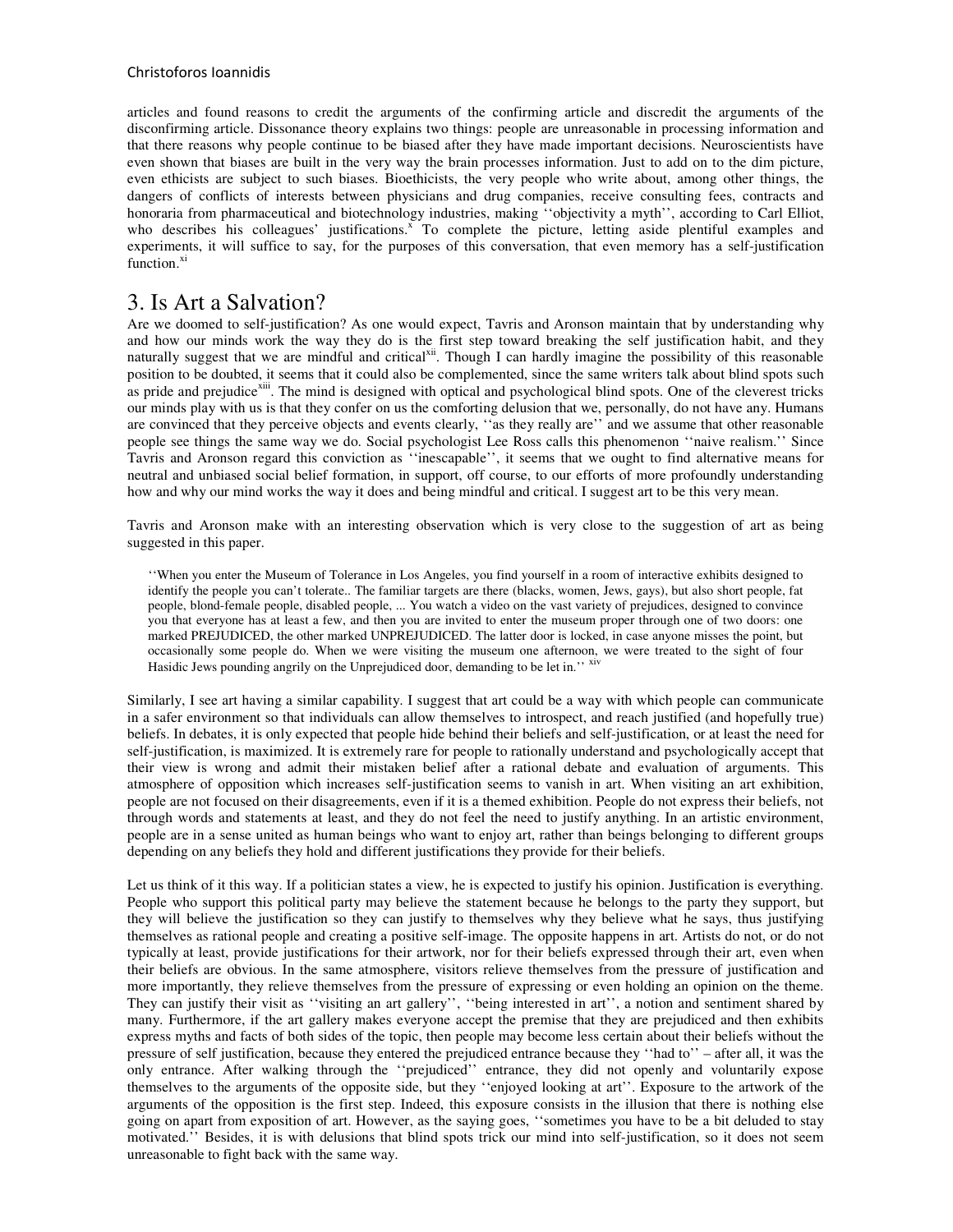## 4. Conclusion

In this discussion, I stated very basic philosophical approaches regarding belief formation and then referred to social beliefs in particular. I stressed the media as a social cause which prevents individuals from forming social beliefs in a neutral environment and I stated examples in which the media causes people to have biased social beliefs. I then referred to the extreme example of Harold Camping, who actually persuaded many people that the physical rapture of the world would take place on the  $21<sup>st</sup>$  October 2011 and the world would then thus end. I used the metaphor of the pyramid of choice of Tavris and Aronson in the context of Festinger's ''cognitive dissonance'' to explain how it is that individuals can come to hold such extreme beliefs, even when they are obviously absurd, and even after people are confronted with no or contrary evidence. Finally, as an answer to the natural question of whether there is a way out, in addition to the suggestion of Tavris and Aronson regarding understanding our mind and being critical, I suggested art as a solution by arguing that it can provide a neutral environment for neutral and unbiased belief formation, relieved from the often unconscious pressure of self-justification.

Very recently, based on Prentice and Gerrig, Anna Ichino quite reasonably holds that stories, and especially fictional stories,

''absorb readers' attention, lowering their epistemic vigilance and preventing them from activating the appropriate process of belief rejection. Reader's epistemic vigilance might well be lowered also by the fact that they take the purpose of the narrator to be mere entertainment, rather than persuasion, so they're even less motivated to assume critical stance.''<sup>xv</sup>

On first glance at least, I see no good reason of excluding the possibility of art having similar effects. Isn't art an expression of human imagination and thus, comparative to fictional stories? Doesn't artwork absorb our attention? Don't we, non-artists, visit art galleries for entertainment rather than persuasion? Is it not the case that while being entertained we are prevented from rejecting beliefs we come across and we are thus more receptive? It seems to me that art, with the creativity and imagination it is expressed, can provide a neutral environment for social belief formation without biases, helping people stand at the very top of the pyramid, and not at any corner of its base.

l

(Tavirs and Aronson 2013, 32-33)

i Gupta, Anil. 2006. *Empiricism and Experience*. Oxford University Press.

<sup>(</sup>Gupta 2006, 92)

<sup>&</sup>lt;sup>i</sup>Gupta, Anil. 2006. *Empiricism and Experience*. Oxford University Press.

<sup>(</sup>Gupta 2006, 93)

iii Wood, Julia T. 1994. 'Gendered Media: The Influence of Media on Views of Gender.' In *Gendered Lives: Communication, Gender, and Culture* by Julia T. Wood Chapter 9 231-244. Wadsworth Publishing Co Inc.

<sup>(</sup>Wood 1994, 231)

<sup>&</sup>lt;sup>iv</sup> Although I do not mention it in the paper because it is not directly relevant to the discussion, I believe in the conventional philosophical definition of ''knowledge'', namely that knowledge is a justified true belief that is not a Gettier case. Therefore, a false belief, either justified or unjustified, is not knowledge. Similarly, unjustified true beliefs are not knowledge. v Tavris. Carol and Aronson, Elliot. 2013. *Mistakes were made (but not by me),* Pinter & Martin Ltd.

vi Tavris. Carol and Aronson, Elliot. 2013. *Mistakes were made (but not by me),* Pinter & Martin Ltd. (Tavirs and Aronson 2013, 45)

vii Tavris. Carol and Aronson, Elliot. 2013. *Mistakes were made (but not by me),* Pinter & Martin Ltd. (Tavirs and Aronson 2013, 13)

viii Tavris. Carol and Aronson, Elliot. 2013. *Mistakes were made (but not by me),* Pinter & Martin Ltd. (Tavirs and Aronson 2013, 14-17)

ix Tavris. Carol and Aronson, Elliot. 2013. *Mistakes were made (but not by me),* Pinter & Martin Ltd. (Tavirs and Aronson 2013, 19-20)

x Tavris. Carol and Aronson, Elliot. 2013. *Mistakes were made (but not by me),* Pinter & Martin Ltd. (Tavirs and Aronson 2013, 54)

xi Tavris. Carol and Aronson, Elliot. 2013. *Mistakes were made (but not by me),* Pinter & Martin Ltd. (Tavirs and Aronson 2013, 75)

xii Tavris. Carol and Aronson, Elliot. 2013. *Mistakes were made (but not by me),* Pinter & Martin Ltd. (Tavirs and Aronson 2013, 38)

xiii Tavris. Carol and Aronson, Elliot. 2013. *Mistakes were made (but not by me),* Pinter & Martin Ltd. (Tavirs and Aronson 2013, 42)

xiv Tavris. Carol and Aronson, Elliot. 2013. *Mistakes were made (but not by me),* Pinter & Martin Ltd. (Tavirs and Aronson 2013, 41)